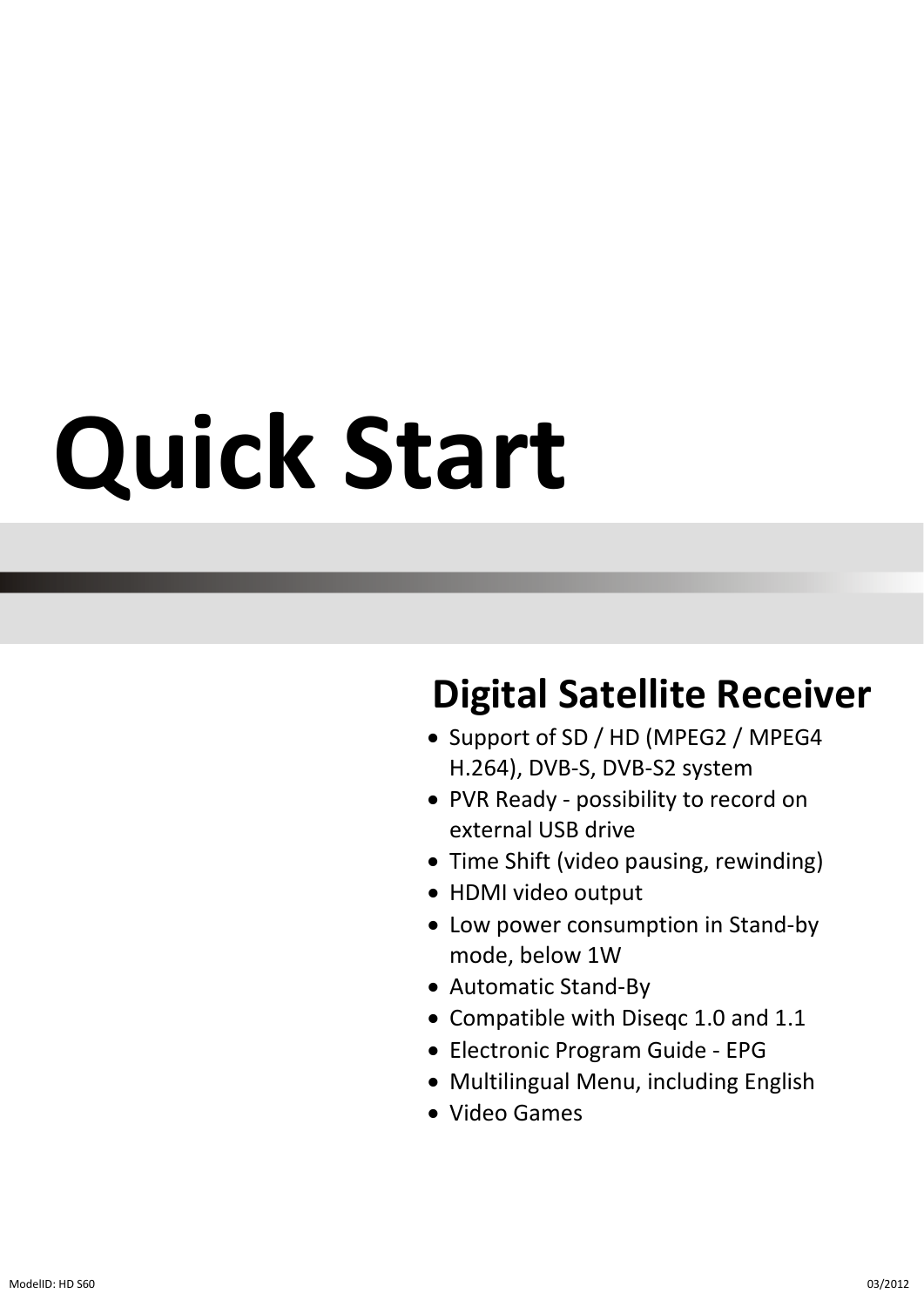## **Remote controller**



| Button                                                                                                | <b>Function</b>                                                          |  |  |
|-------------------------------------------------------------------------------------------------------|--------------------------------------------------------------------------|--|--|
| POWER - $\circlearrowleft$                                                                            | Switch receiver on from standby mode.                                    |  |  |
| <b>MODE</b>                                                                                           | Switch display mode of receiver.                                         |  |  |
| MUTE - X                                                                                              | Enable or disable the audio.                                             |  |  |
| <b>Numeric</b><br>buttons                                                                             | Select channel.                                                          |  |  |
| FAV                                                                                                   | Display favourite channel list.                                          |  |  |
| LAST - $\bigcirc$                                                                                     | Switch to the previous channel.                                          |  |  |
| <b>MENU</b>                                                                                           | Display the Main Menu on the screen, or return to<br>the previous menu.  |  |  |
| <b>INFO</b>                                                                                           | Display information bar of current service.                              |  |  |
| EPG                                                                                                   | Display the Electronic Program Guide on screen.                          |  |  |
| <b>EXIT</b>                                                                                           | Cancel the user selection and return to the viewing<br>mode from a menu. |  |  |
| ▲/▼                                                                                                   | Change channel or move cursor up or down in the<br>menu.                 |  |  |
| ◀/▶                                                                                                   | Adjust volume level or move cursor left or right in<br>the menu.         |  |  |
| ОК                                                                                                    | Display channel list on screen. Select an item in<br>menu.               |  |  |
| TV/R                                                                                                  | Switch receiver between TV and Radio mode.                               |  |  |
| <b>FIND</b>                                                                                           | Enables to find channel from channel list.                               |  |  |
| P+/P-                                                                                                 | Moves cursor by pages                                                    |  |  |
| SUB-T                                                                                                 | Subtitle setup.                                                          |  |  |
| LIST                                                                                                  | Optional function                                                        |  |  |
| <b>STATUS</b>                                                                                         | Optional function                                                        |  |  |
| <b>AUDIO</b>                                                                                          | Audio channels setup.                                                    |  |  |
| TXT                                                                                                   | Show teletext information of the current channel.                        |  |  |
| <b>PVR</b>                                                                                            | Run player of recorded files.                                            |  |  |
| USB                                                                                                   | Run player of multimedia files.                                          |  |  |
| <b>PLAY/PAUSE</b>                                                                                     | Enable TMS function, starts / stops playing video.                       |  |  |
| SKIP- / SKIP+                                                                                         | Play previous / next item.                                               |  |  |
| <b>STOP</b>                                                                                           | Stop playing recorded video.                                             |  |  |
| REW / FF                                                                                              | Rewind / fast forward during timeshift / playing<br>recorded video.      |  |  |
| REC                                                                                                   | Record actual channel to USB drive.                                      |  |  |
| RED, YELLOW, BLACK, GREEN, BLUE, WHITE<br>Colour buttons. (according function descriptions on screen) |                                                                          |  |  |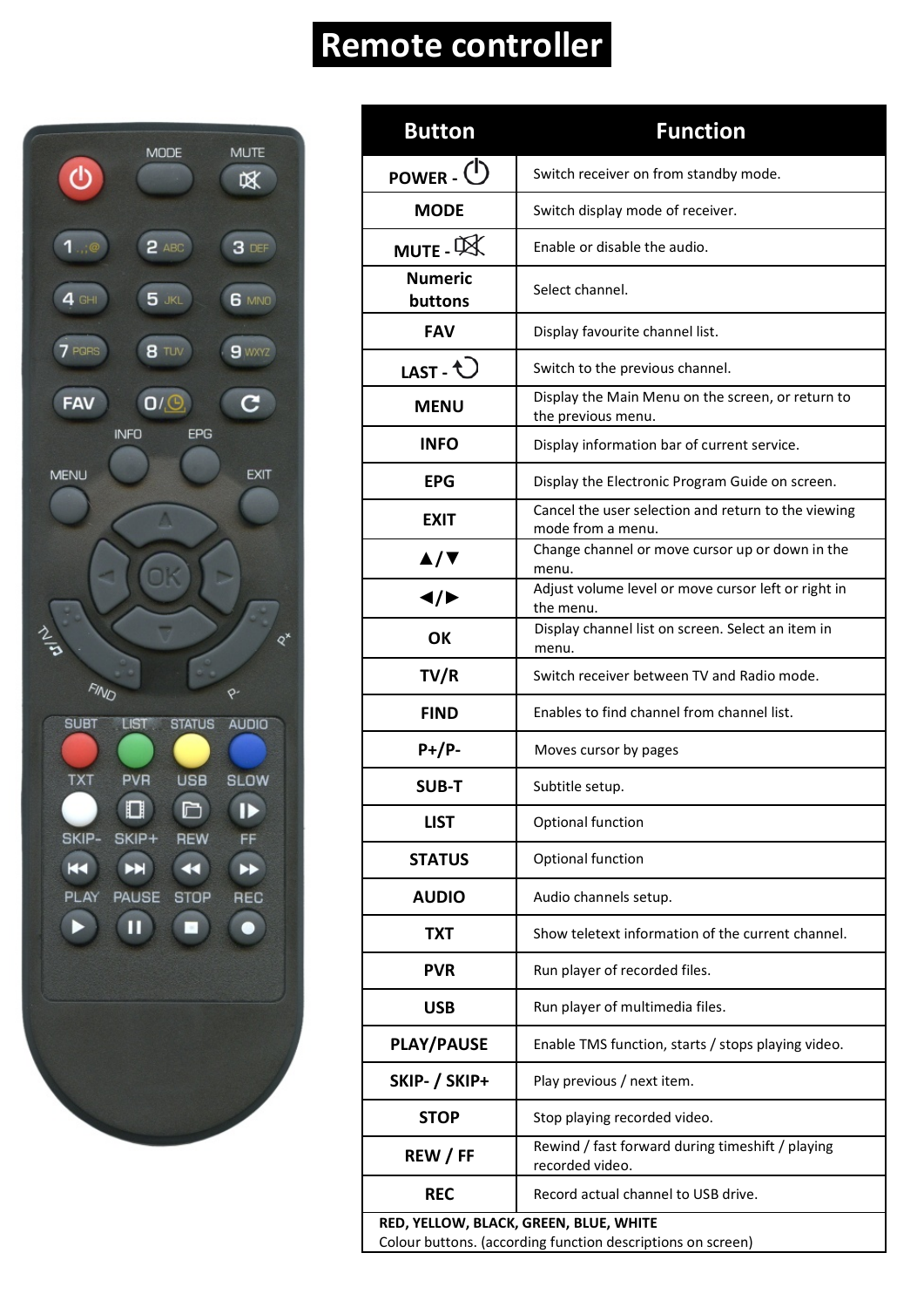

## **Basic connection**

After purchasing receiver, unpack it and check to make sure that all of the following items are included in the packaging:

- Receiver
- Remote controller
- Quick Start manual
- Batteries 2x AAA (optional)

To install the batteries in the remote control, remove the flap protecting the battery compartment If inside the chamber there are used batteries, they must be removed. Then put new batteries inside. When installing the battery, pay special attention on the polarity - the direction of insertion of both batteries. The correct polarity of batteries is drawn on a description inside the battery compartment in the remote control. After installing the batteries, place protecting flap on its original position.

Next, connect cable from LNB/ANTENNA (1 on picture) to receiver's (3) SAT IN connector. Using HDMI or SCART cable (4) connect receiver with TV Set (2). Finally, at the end connect main cord (5) to main socket.

Turn on the TV Set. After while on TV Set screen You should see receiver's OSD. If TV Set not display receiver's OSD, probably signal source is set wrong in TV. Check TV Set documentation for information how to change signal source.

**Operating notes**

## **Working with external USB drive**

During the selection and operation with USB drive (hard drive, flash memory), user should pay attention on:

- Drive is compliant with USB 2.0 and have the appropriate parameters of read and write speed,
- Drive contain single partition, formatted in a supported format,
- If necessary (especially for USB hard drives, which are characterized by a high power consumption), drive should be supplied from an external power supply,
- Do not disconnect during a write/read data operation,
- Do not use very full or fragmented drive,

Mismatch above recommendations may result in incorrect operation of the devices and in extreme cases can cause damage.

**The manufacturer takes no responsibility for any damages directly or indirectly caused by loss of recorded or edited data stored on an external USB drive which was connected to the receiver, and gives no warranty for any other data on the USB drive when case of abnormal function receiver will happened.**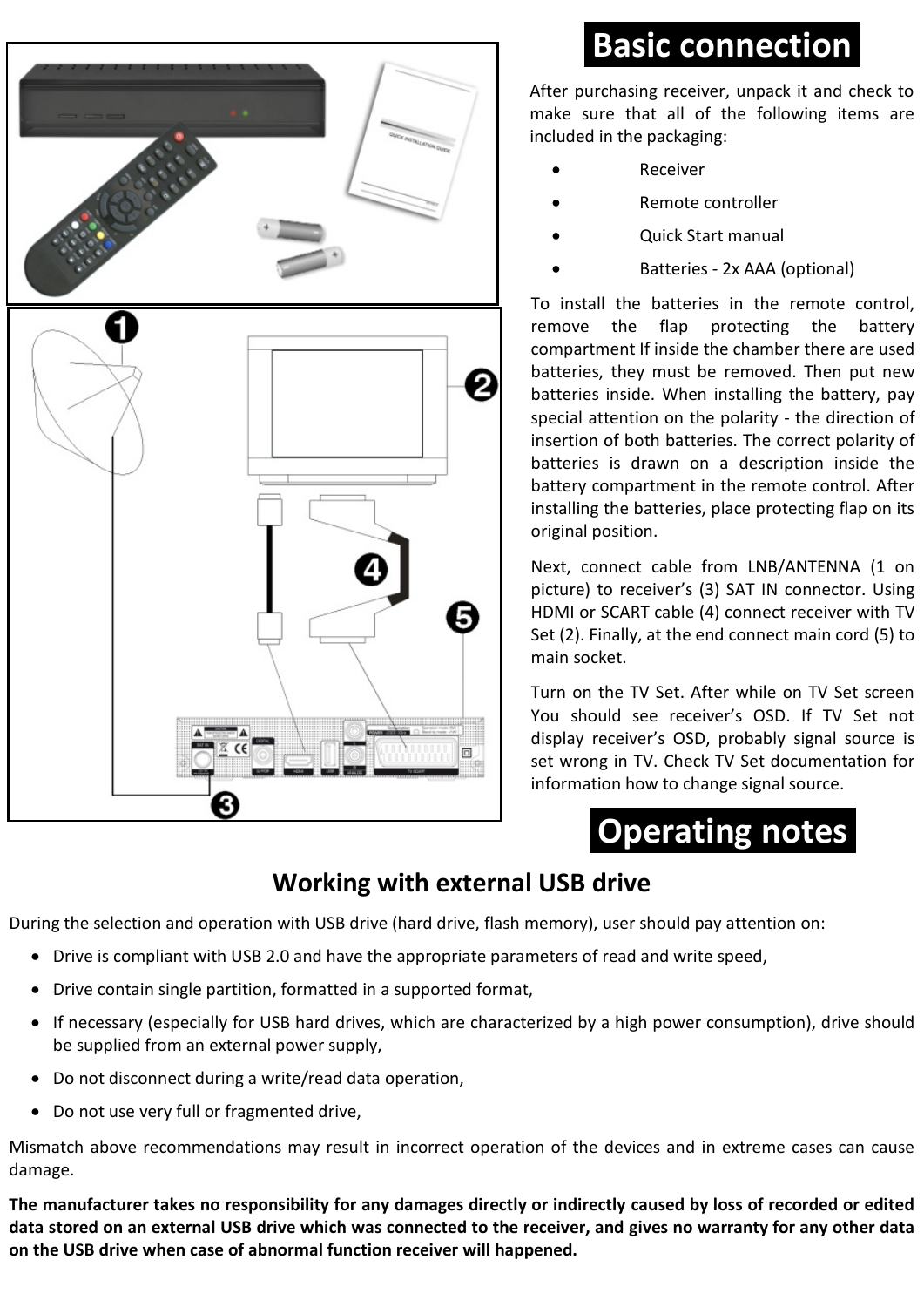### **Automatic Power Down**

In accordance with actual European Union requirements, Your receiver is equipped with function "Automatic Power Off". It works by switching the receiver into standby mode after a period of 3 hours after the last active use. In practice this means that if during this time the receiver will not be given any command by using the remote control or keypad on the front panel, the receiver turns off. Turning off the receiver will be preceded (2 minutes previous) by a relevant message appears on the TV screen. Please also note that this feature is enabled by default in software versions dedicated for European Union countries, but at Your own request, You can disable it using the appropriate functions in the receiver menu.

## **Easy installation**

Generally, once the receiver is switched on, it is ready to play channels from default channel list.

If after turning on You can see only receiver's menu, and when You try to push **MENU** or **EXIT** button, "No channels!" information appears, it means that channel list has been erased. There are two ways to create new channel list:

- Restore default channel list, or
- Scan Your own channel list

## **Restore default channel list**

To restore default channel list, explore the menu with ▲/▼ buttons, and select **Tools** menu. Press **OK** to enter. You may be asked about password (default is 0000 – enter using numeric buttons). Using ▲/▼ buttons select **Factory Setting** option and press **OK**. Use ◄/►buttons to move cursor to "**Yes**" and again confirm by **OK** button. After a while, reboot receiver using **POWER** button.

If after above settings, channels are still not played, only "No Signal!" information appears on screen, go to next chapter, where You can find how to configure Your satellite installation.

### **Configure Your satellite installation**

To configure satellite installation, explore the menu with ▲/▼ buttons, and select **Installation** menu. Press **OK** to enter. You may be asked about password (default is 0000 – enter using numeric buttons). Using ▲/▼ buttons select **Satellite List** and press **OK**. In this menu, using ▲/▼ and **OK** buttons You can define which satellites are available in Your installation. Next, press **MENU** to back to **Installation**.

If Your installation receive signal from more than one satellite, use ▲/▼ buttons to select **Antenna Setup** and press **OK**. In **satellite** function use **◄/►** buttons to choose satellite and in DiSEqC1.0 or DiSEqC1.1 function You can assign selected satellite to corresponding DiSEqC switch input. Use **MENU** to back to **Installation**. Now Your satellite installation should be finally configured and ready to receive connected signal.

### **Scan Your own channel list**

After satellite installation configure, You can create Your own channel list.

If You want to erase all currently existing channels, explore the menu with ▲/▼ buttons, and select **Edit Channel** menu. Press **OK** to enter. You may be asked about password (default is 0000 – enter using numeric buttons). Using ▲/▼ buttons select **Delete All** and press **OK**. Use ◄/►buttons to move cursor to "**Yes**" and again confirm by **OK** button. After a while, channel list will be empty.

Now, explore the menu with ▲/▼ buttons, and select **Installation** menu. Press **OK** to enter. You may be asked about password (default is 0000 – enter using numeric buttons). Using ▲/▼ buttons select **Multi Satellite Search** and press **OK**. Next, using ▲/▼ buttons select **Search** and press **OK**. Receiver start scanning all selected previously in **Satellite List** function satellites. Please, be noted that this procedure may takes few minutes.

If after above procedures, Your receiver still cannot play channels, it is highly recommended to contact with Your local professional installer or seller.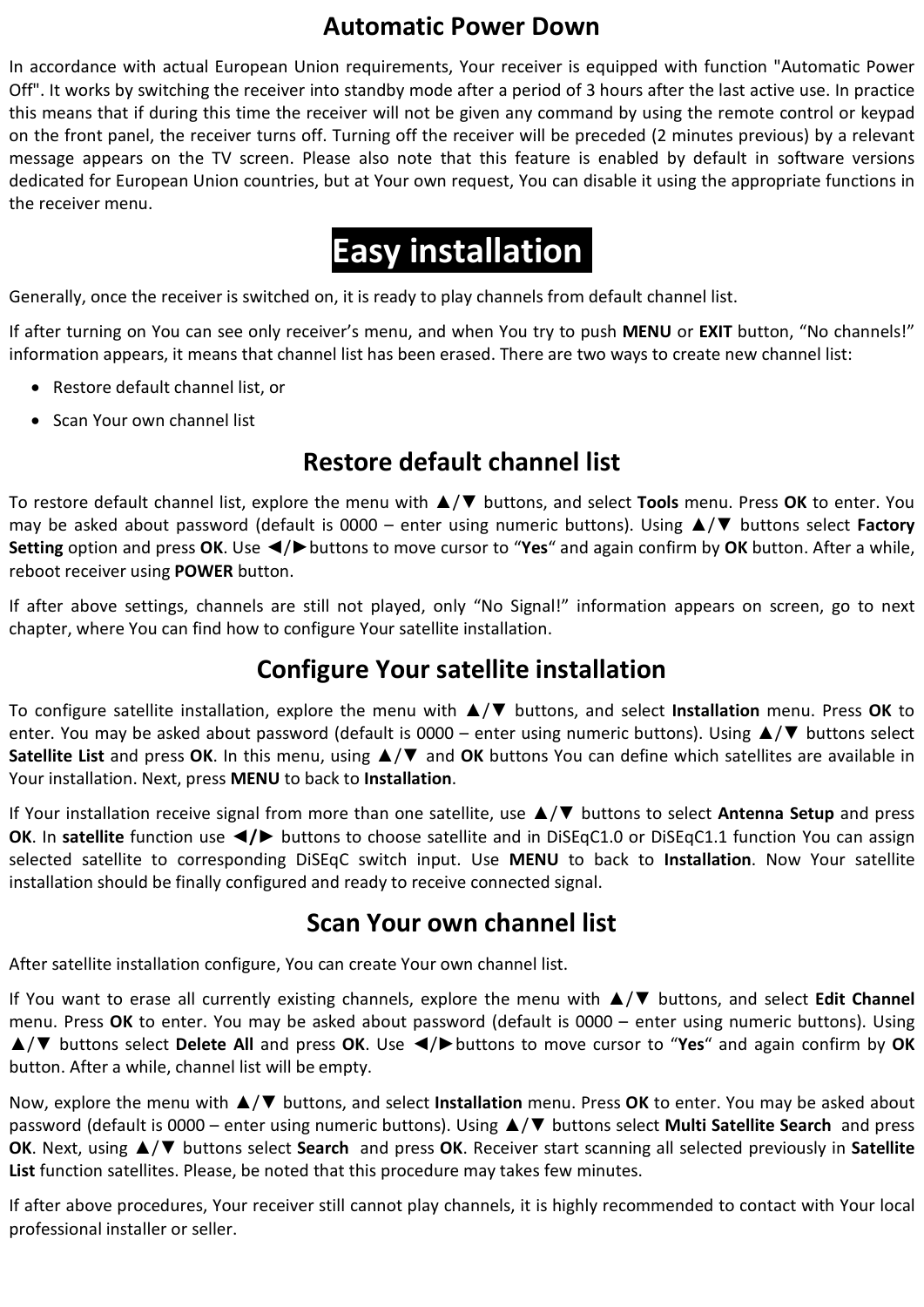## **Menu structure and functions description**

### **Menu/Submenu** Function

### **Edit Channel This menu enables to manage channels on channel lists.**

### **System Setup**

## Language

- Display Setting Local Time Settings Timer Setting
- OSD Setting

Save to USB

| <b>REC</b>               | This menu enables to manage timeshift function, recording and playing<br>recorded movies.          |
|--------------------------|----------------------------------------------------------------------------------------------------|
| Record Manager           | Enables to view recorded before videos.                                                            |
| Storage Information      | Displays information about connected USB drive.                                                    |
| <b>DVR Configuration</b> | Enables to set-up recording and timeshift functions.                                               |
| Jump                     | Defines time period of jump function used to navigate during playing<br>video and using timeshift. |

|              | TV Channel List            | Manage list of TV channels.                                                                                                                                                              |
|--------------|----------------------------|------------------------------------------------------------------------------------------------------------------------------------------------------------------------------------------|
|              | Radio Channel List         | Manage list of Radio channels.                                                                                                                                                           |
|              | Delete All                 | Delete all channels from all channel lists.                                                                                                                                              |
|              | Save as Default            | Saves actual channel list. TP list and satellite list as default.                                                                                                                        |
| Installation |                            | This menu enables to scan channels and setup antenna.                                                                                                                                    |
|              | Satellite List             | Enables to choose satellites from list for scanning issues.                                                                                                                              |
|              | Antenna Setup              | Enables to configure antenna / LNB parameters.                                                                                                                                           |
|              | Single Satellite Search    | Scan channels of one satellite (selected from Satellite List).                                                                                                                           |
|              | Multi Satellite Search     | Scan channels of all satellites selected in Satellite List.                                                                                                                              |
|              | <b>TP List</b>             | Manage list of transponders for every satellite, enables to scan channels<br>from desired transponders.                                                                                  |
|              | System Setup               | This menu enables to set up receiver's user interface functions.                                                                                                                         |
|              | Language                   | Change language of OSD and audio tracks.                                                                                                                                                 |
|              | <b>TV System</b>           | Change screen settings - resolution, screen aspects.                                                                                                                                     |
|              | <b>Display Setting</b>     | Change settings of displayed picture.                                                                                                                                                    |
|              | <b>Local Time Settings</b> | Change time settings - time zone, manually set time.                                                                                                                                     |
|              | <b>Timer Setting</b>       | Enables to plan events in future - wake up receiver on specified channel<br>or remind by message display.                                                                                |
|              | Parental Lock              | Lock access to menu and specified channels.                                                                                                                                              |
|              | <b>OSD Setting</b>         | Change transparency of OSD, choose subtitle mode.                                                                                                                                        |
|              | Favourite                  | Enables to rename favourite channels groups.                                                                                                                                             |
|              | Other                      | Setup all other settings - power for LNB, channel play type, beeper<br>(Beeper enables sound in Antenna Setup menu very helpful for<br>installation issues), sleep, automatic power down |
| Tools        |                            | This menu enables to manage receiver's software.                                                                                                                                         |
|              | Information                | Display information about hardware and software version of receiver.                                                                                                                     |
|              | <b>Factory Settings</b>    | Recall standard settings of all receiver's functions, delete old channels.                                                                                                               |
|              | S/W Upgrade by OTA         | Enables to upgrade receiver's software using software from satellite<br>stream data (optional).                                                                                          |
|              | Upgrade By USB             | Enables to upgrade receiver's software using software archive stored on<br>USB drive                                                                                                     |
|              | Save to USB                | Create software backup on USB drive                                                                                                                                                      |

USB Enables to view files (not all filetypes supported) and directories stored on USB drive.

Remove USB device safely Enables to unmount USB device from receiver file system.

### **Game This menu contain games.**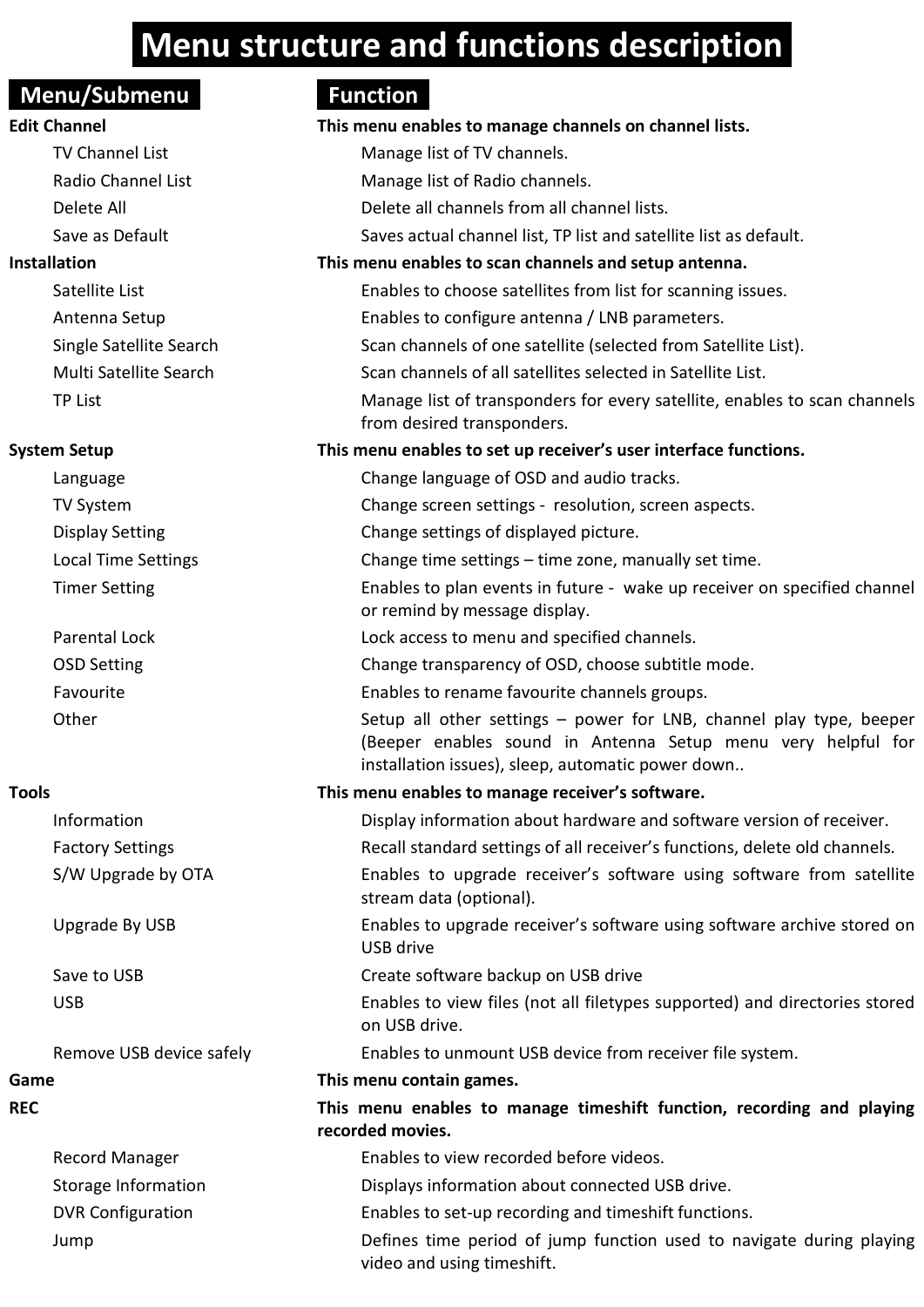## **Troubleshooting**

Look through the trouble shooting information. Some simple checks or minor adjustment of the unit on your part may help resolve the problems. If the problems prove to be beyond your capability, you had better hand it over to a professional qualified technician.

| <b>Troubles</b><br><b>Possible Causes</b>                           |                                                                              | <b>Suggested Solutions</b>                                                                                                                               |
|---------------------------------------------------------------------|------------------------------------------------------------------------------|----------------------------------------------------------------------------------------------------------------------------------------------------------|
| The power cord has not been well<br>No power<br>connected           |                                                                              | Plug the power cord into the outlet tightly<br>and turn on the power; if no power still, turn<br>off the power again, and turn it on in 5-10<br>minutes. |
| Cannot scan                                                         | The antenna is not adjusted well                                             | Adjust the antenna                                                                                                                                       |
| programs                                                            | Parameter input incorrectly                                                  | Input Satellite, Frequency, SR, Polarization<br>parameter correctly                                                                                      |
|                                                                     | Output cord connect incorrectly                                              | Connect the output cord correctly                                                                                                                        |
| No picture                                                          | The video output mode of the unit is<br>different from the mode of monitor   | Reset the working mode                                                                                                                                   |
|                                                                     | Output cord connect incorrectly                                              | Connect the output cord correctly                                                                                                                        |
| No color                                                            | The video output system of the unit is<br>different from the mode of monitor | Reset the working system                                                                                                                                 |
|                                                                     | Batteries incorrectly installed                                              | Install the battery correctly                                                                                                                            |
| The remote<br>control fails to                                      | <b>Batteries exhausted</b>                                                   | Replace the battery                                                                                                                                      |
| work                                                                | Beyond the effective operation range                                         | Operate within a normal range                                                                                                                            |
|                                                                     | The remote sensor is pointed to by bright<br>light                           | Place the unit elsewhere for a change                                                                                                                    |
| Audio sound and<br>subtitle language<br>are not the<br>chosen items | Has not chosen the right sound channel                                       | Press the Audio button to shift the channel                                                                                                              |
|                                                                     | The unit is in a mute status                                                 | Cancel the mute                                                                                                                                          |
| No sound at all                                                     | Volume set at a too low level                                                | Augment the volume                                                                                                                                       |
|                                                                     | Cable connected incorrectly                                                  | Connect the cable correctly                                                                                                                              |
| No sound by<br>There might be a short circuit<br>chance             |                                                                              | Correct the output-cable connection, and<br>turn on it.                                                                                                  |
| Serious distortion<br>or cannot receive<br>signal normally          | Too much interferential signal                                               | Adjust the antenna.                                                                                                                                      |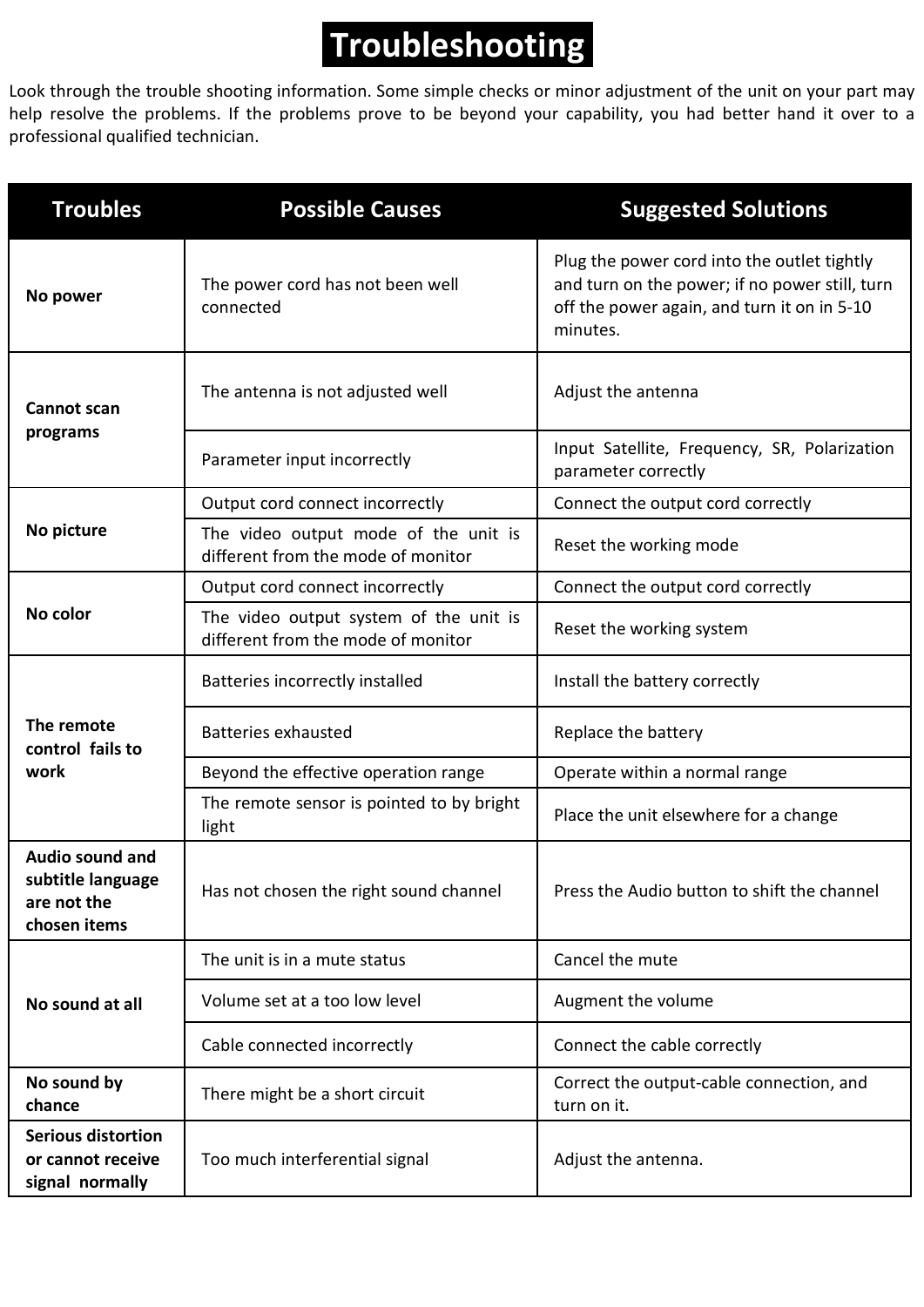## **Safety precautions**

#### **CAUTION:**



**Warning:** The lightning flash with arrowhead symbol, within an equilateral triangle, is intended to alert the user to "dangerous voltage" and to prevent from a risk of electric shock.



**Warning:** To reduce the risk of electric shock, don't open the cabinet. Refer servicing to qualified personnel only.

**Warning:** The exclamation point within an equilateral triangle is intended to alert the user to important operating and maintenance (servicing).

**Warning:** Do not use this STB where contact with or immersion in water is a possibility. Do not use near flower vase, washbowls, kitchen sinks, laundry tubs, swimming pools, etc.

**Warning:** Do not put the candle or lamp stand on the cabinet; otherwise, there is the danger of fire.

**Warning:** The unit should be connected to a power supply only of the type described in the operating instructions or as marked on the unit. If you are not sure of the type of power supply (for example, 120 or 230 V) to your home, consult your local dealer or local power company.

**Warning:** This product install diodes. Do not open the cabinet or touch any parts in the inner mechanism. Consult your local dealer for technical service if the opening is required.

**Note:** To ensure proper use of this product, please read this User manual carefully and retain for further reference.

**Note:** This product install diodes. Do not open the cabinet to avoid the unit direct exposure to radiation.

**Unit Cleaning:** After the unit power is turned off, you can clean the cabinet, panel and remote control with a soft cloth lightly moistened with a mild detergent solution.

**Attachments:** Never add any attachments and/or equipment without the manufacturer consent; as such additions may result in the risk of fire, electric shock, or other personal injury.

**Locating:** Slots and openings in the cabinet are provided for ventilation to protect it from overheating. Do not block these openings or allow them to be blocked by placing the STB on a bed, sofa, or other similar surface, nor should it be placed over a radiator or heat register.

**Power-Cord Protection:** Place the power-supply cord out of the way, where it will not be walked on. Please take special attentions to cords at plugs, convenience receptacles, and the point where they exit from the unit.

**Object and Liquid Entry:** Never put objects of any kind into this STB through openings, as they may touch dangerous voltage points or short-out parts that could result in a fire or electric shock. Never spill any liquid on the STB.

**Note:** Moisture may be formed on the lens when the unit is suddenly moved from a cold environment or an aircondition room to a warm place or immediately after a heater has been turned on or in a steamy or very humid room. If the moisture forms inside the unit, it may not operate properly. To correct this problem, turn on the power and wait about two hours for the moisture to evaporate.

**Parts Replacement:** When the unit parts need to be replaced, user should make sure the service technician use the replacement parts specified by the manufacturer or having the same characteristics as the original part. Unauthorized replacement may put the unit In the risk of fire, electric shock or other hazards.

**Safety Check:** After all the maintenances and repairs are done, user is required to request the service technician to conduct the overall safety check to ensure the machine is In the proper condition.